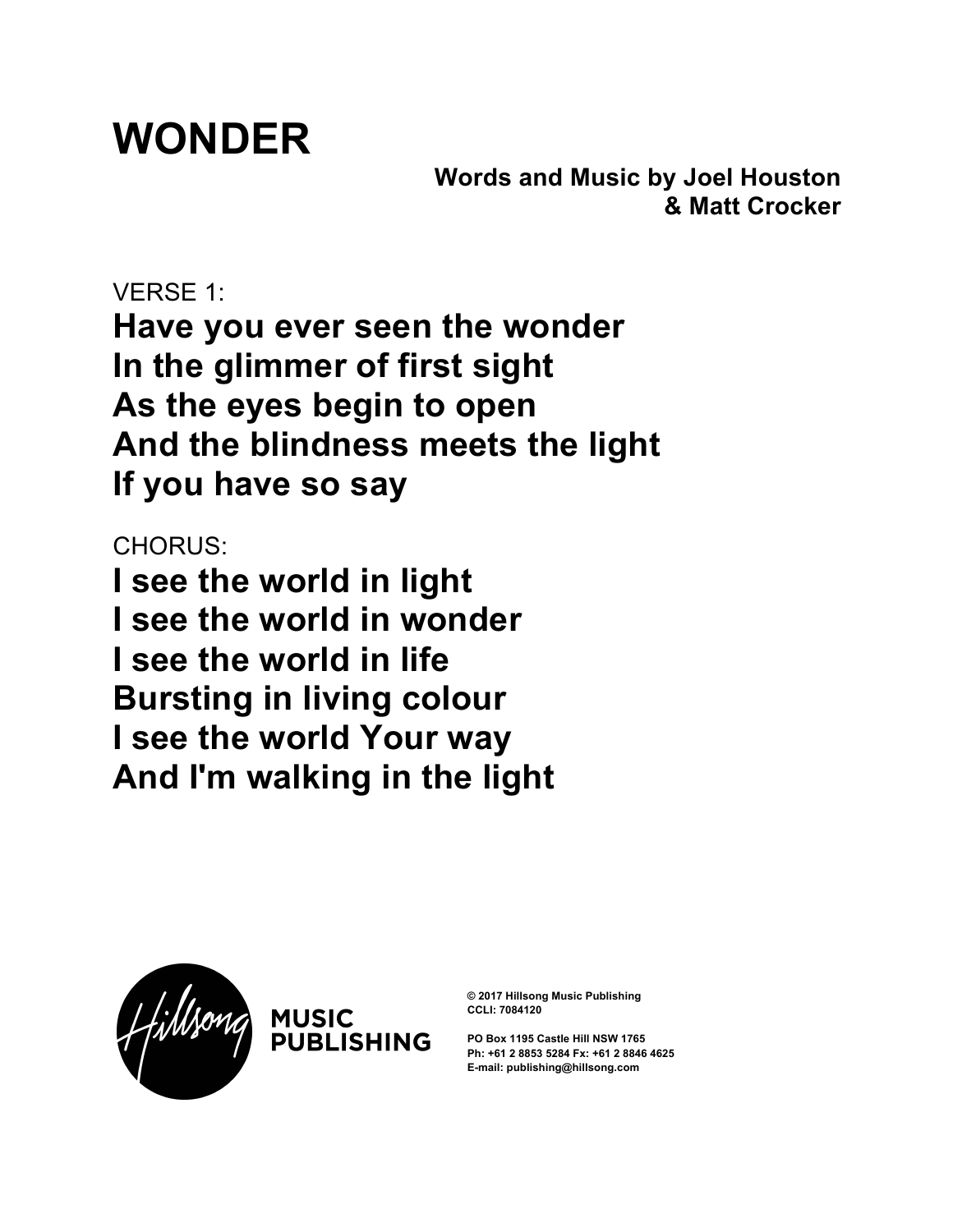**Wonder – Page 2**

VERSE 2:

**Have you ever seen the wonder In the air of second life Having come out of the waters With the old one left behind If you have so say**

CHORUS:

**I see the world in light I see the world in wonder I see the world in life Bursting in living colour I see the world Your way And I'm walking in the light**

PUBLISHING



**© 2017 Hillsong Music Publishing CCLI: 7084120**

**PO Box 1195 Castle Hill NSW 1765 Ph: +61 2 8853 5284 Fx: +61 2 8846 4625 E-mail: publishing@hillsong.com**